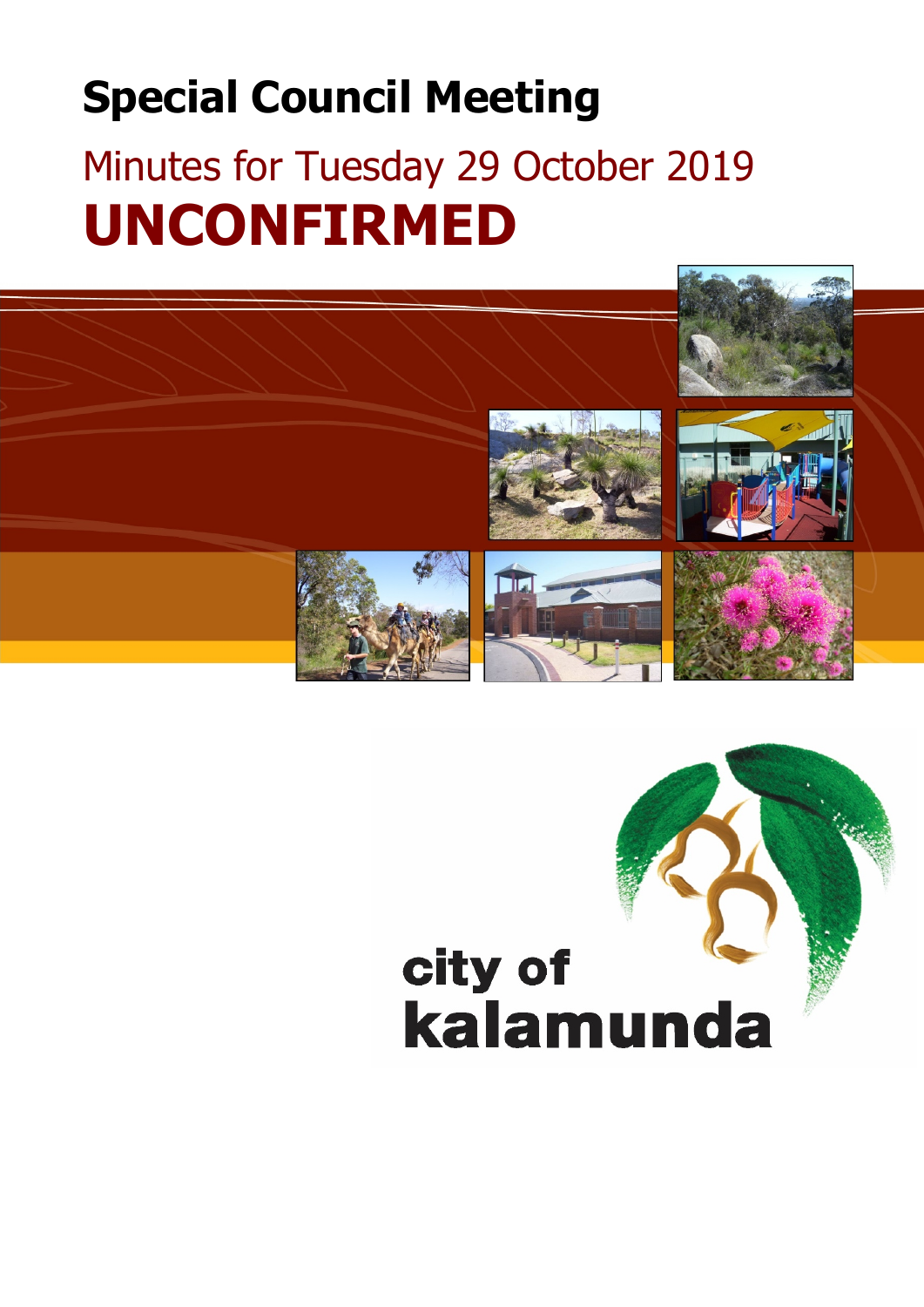# **INDEX**

| 2. | Attendance, Apologies and Leave of Absence Previously Approved3                   |     |
|----|-----------------------------------------------------------------------------------|-----|
| З. |                                                                                   |     |
| 4. | <b>Petitions/Deputations.</b>                                                     |     |
| 5. |                                                                                   |     |
| 6. |                                                                                   |     |
| 7. |                                                                                   |     |
| 8. |                                                                                   |     |
|    |                                                                                   |     |
|    |                                                                                   |     |
|    |                                                                                   |     |
|    | 8.1.1. Appointment of Councillors to External, Management and Advisory Committees |     |
|    |                                                                                   |     |
|    |                                                                                   |     |
|    | 8.1.3. Community Appointment on City of Kalamunda Advisory Committee Nominations  |     |
|    |                                                                                   |     |
| 9. |                                                                                   | .21 |
|    |                                                                                   | -21 |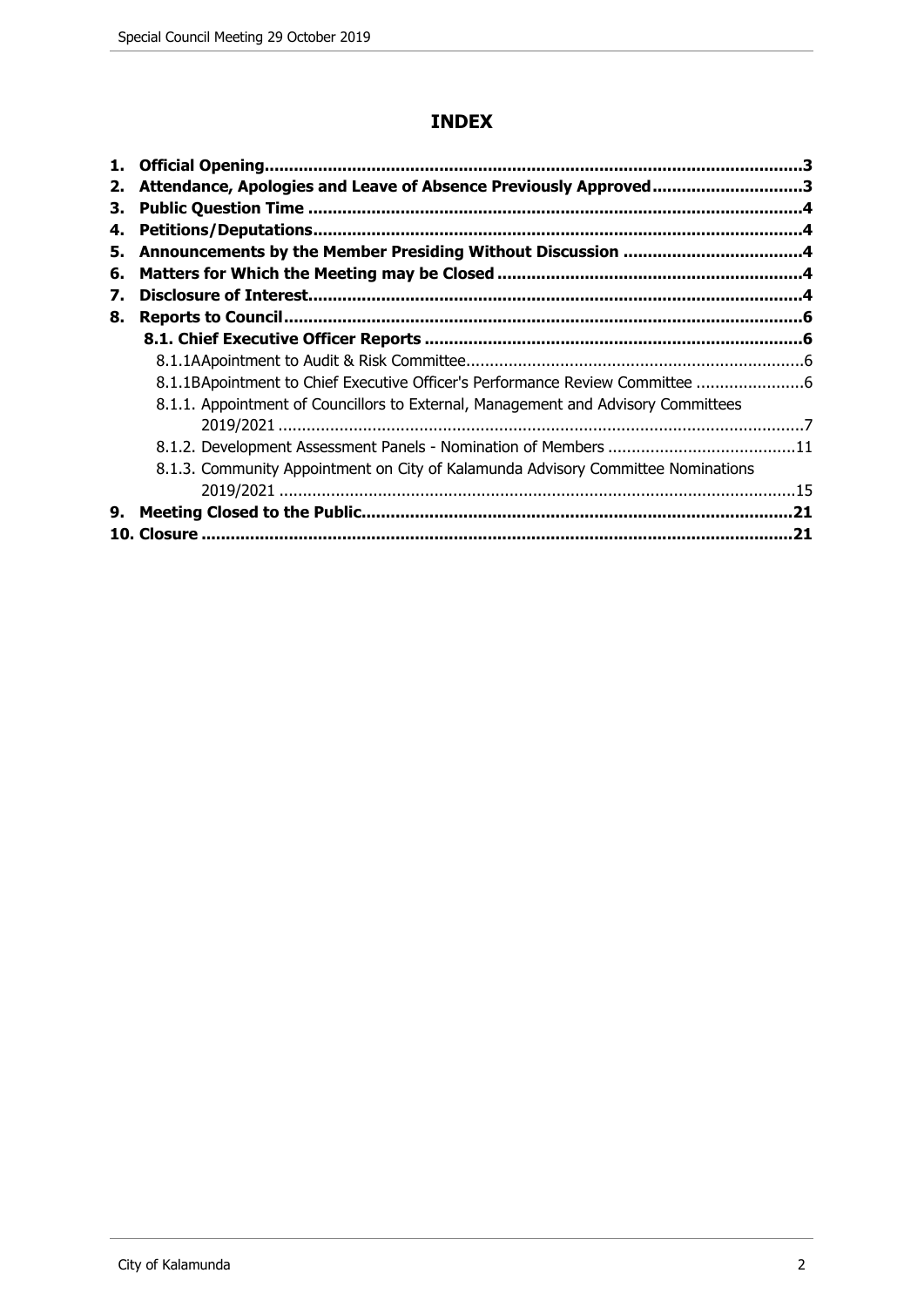# <span id="page-2-0"></span>**1. Official Opening**

The Presiding Member opened the meeting at 6:30pm and welcomed Councillors, Staff and Members of the Public Gallery. The Presiding Member acknowledged the Traditional Owners of the land on which we meet the Whadjuk Noongar people.

## <span id="page-2-1"></span>**2. Attendance, Apologies and Leave of Absence Previously Approved**

**Councillors South East Ward**  John Giardina Janelle Sewell Geoff Stallard **South West Ward** Lesley Boyd Mary Cannon Brooke O'Donnell

# **North West Ward**

Sue Bilich Lisa Cooper Dylan O'Connor **North Ward**

Cameron Blair Kathy Ritchie Margaret Thomas JP (Mayor) Presiding Member

# **Members of Staff**

**Chief Executive Officer** Rhonda Hardy **Executive Team** Gary Ticehurst - Director Corporate Services Brett Jackson - Director Asset Services Peter Varelis - Director Development Services Simon Di Rosso - General Counsel & Executive Advisor **Management Team** Nicole O'Neill - Manager Customer & Public Relations **Administration Support** Darrell Forrest - Governance Advisor

Donna McPherson - Executive Assistant to the CEO Sarah Griffith - Council Support Officer

#### **Members of the Public** 0

# **Members of the Press** 6

**Apologies** 0

**Leave of Absence Previously Approved**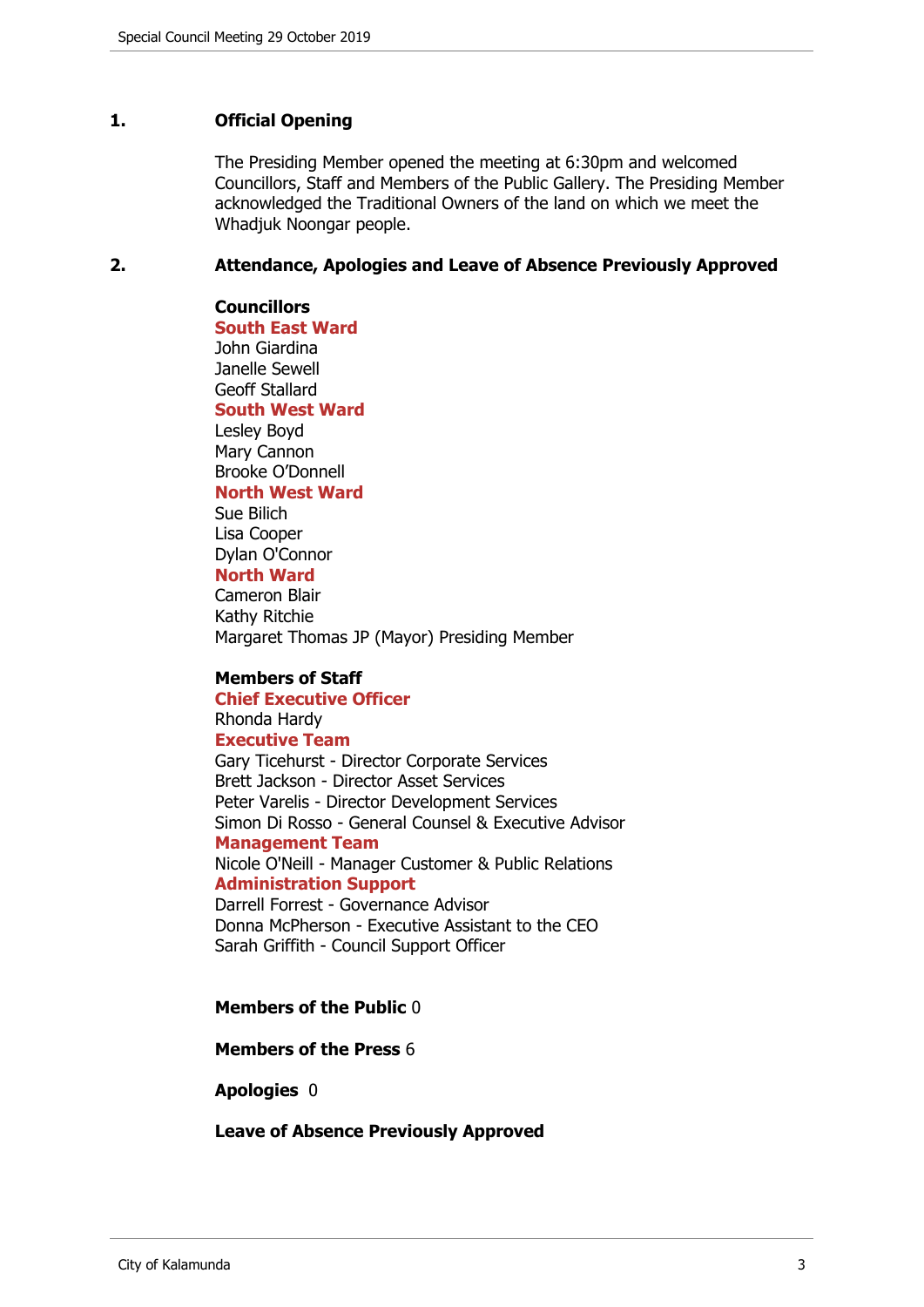# <span id="page-3-0"></span>**3. Public Question Time**

*A period of not less than 15 minutes is provided to allow questions from the gallery on matters relating to the functions of this meeting. For the purposes of Minuting, these questions and answers will be summarised.*

3.1 Nil.

# <span id="page-3-1"></span>**4. Petitions/Deputations**

4.1 A deputation was presented by Mrs Bev Dornan in relation to Item 8.1.2 Development Assessment Panels - Nomination of Members.

## <span id="page-3-2"></span>**5. Announcements by the Member Presiding Without Discussion**

5.1 Nil.

# <span id="page-3-3"></span>**6. Matters for Which the Meeting may be Closed**

6.1 Item 8.1.3. Community Appointment on City of Kalamunda Advisory [Committee Nominations 2019/2021](#page-14-0) **– CONFIDENTIAL ATTACHMENT 1**

> Reason for Confidentiality: *Local Government Act 1995 (WA) Section 5.23 (2) (b) - "the personal affairs of any person."*

# <span id="page-3-4"></span>**7. Disclosure of Interest**

#### **7.1. Disclosure of Financial and Proximity Interests**

- a. Members must disclose the nature of their interest in matter to be discussed at the meeting. (Section 5.56 of the *Local Government Act 1995*.)
- b. Employees must disclose the nature of their interest in reports or advice when giving the report or advice to the meeting. (Section 5.70 of the *Local Government Act 1995*.)
- 7.1.1 Nil.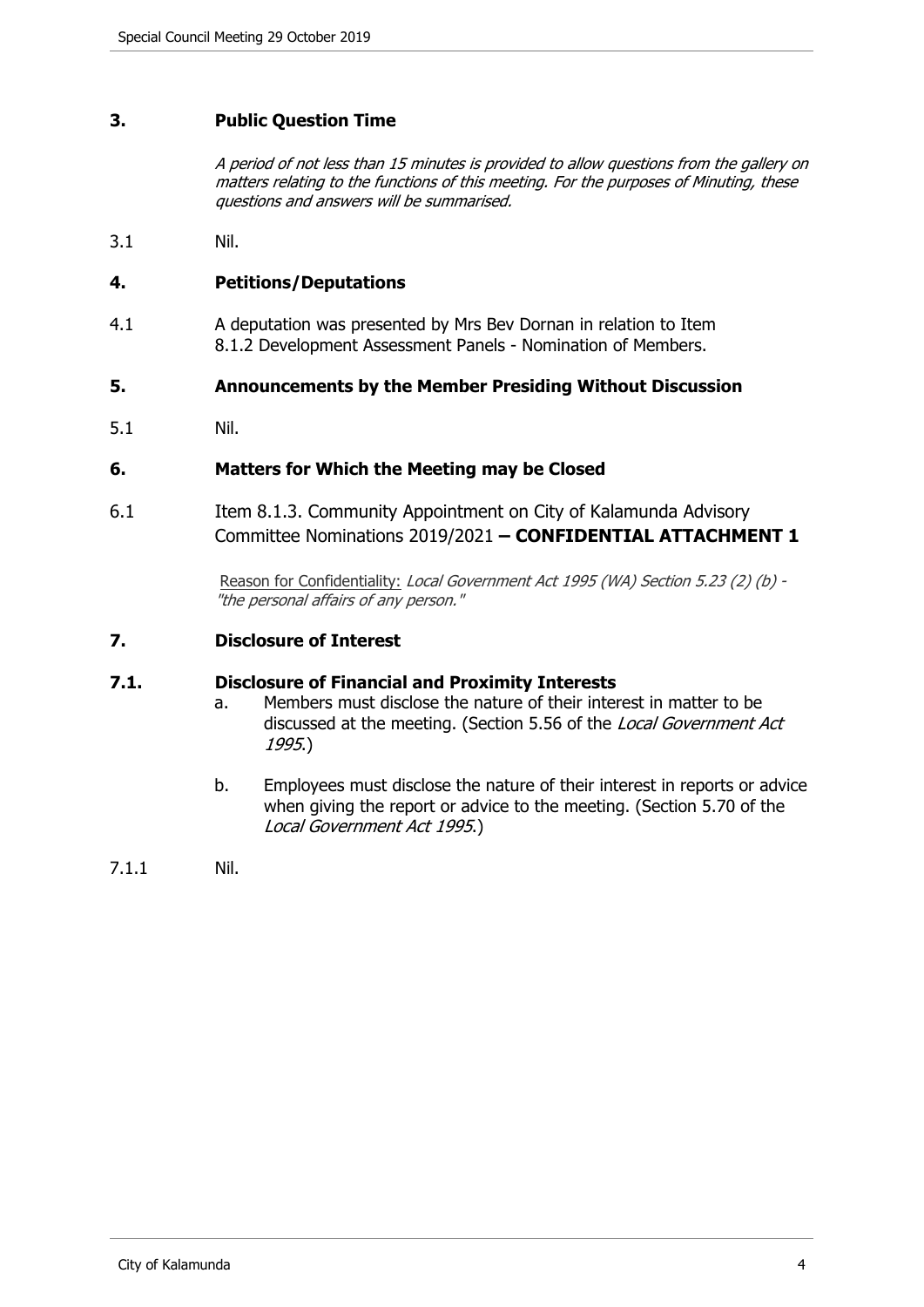# **7.2. Disclosure of Interest Affecting Impartiality**

a. Members and staff must disclose their interest in matters to be discussed at the meeting in respect of which the member or employee had given or will give advice.

# 7.2.1 Nil.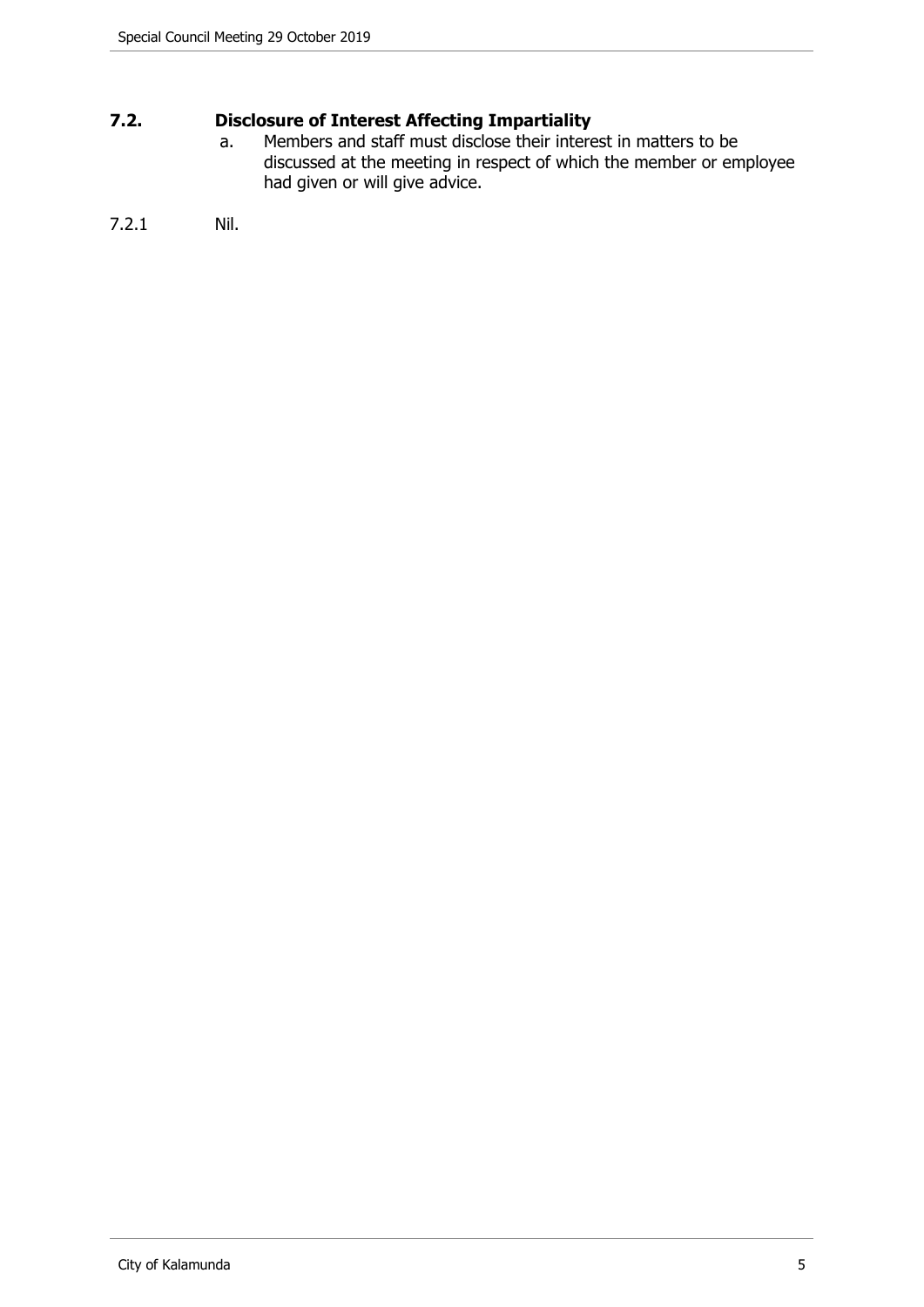## <span id="page-5-0"></span>**8. Reports to Council**

#### <span id="page-5-1"></span>**8.1. Chief Executive Officer Reports**

## **8.1.1A APPOINTMENT TO AUDIT & RISK COMMITTEE**

The current practice of the City is to appoint all Councillors as members of the Audit & Risk Committee.

#### **Voting Requirements: Absolute Majority**

#### RESOLVED SCM 246/2019

- 1. That Council APPOINT all Councillors of the City of Kalamunda members of the Audit & Risk Committee for a term of two years, expiring on the next ordinary election day.
	- Moved: **Cr Brooke O'Donnell**
	- Seconded: **Cr John Giardina**

Vote: **CARRIED UNANIMOUSLY/ABSOLUTE MAJORITY (12/0)**

# **8.1.1B APPOINTMENT TO CHIEF EXECUTIVE OFFICER'S PERFORMANCE REVIEW COMMITTEE**

The current practice of the City is to Councillors of the City of Kalamunda members of the Chief Executive Officer's Performance Review Committee.

#### **Voting Requirements: Absolute Majority**

#### RESOLVED SCM 247/2019

1. That Council APPOINT all Councillors of the City of Kalamunda members of the Chief Executive Officer's Performance Review Committee for a term of two years, expiring on the next ordinary election day.

| Moved: |  | <b>Cr Lesley Boyd</b> |  |  |
|--------|--|-----------------------|--|--|
|--------|--|-----------------------|--|--|

Seconded: **Cr Brooke O'Donnell**

#### Vote: **CARRIED UNANIMOUSLY/ABSOLUTE MAJORITY (12/0)**

The Presiding Member adjourned the meeting for the purpose of convening a Special Meeting of the Audit and Risk Committee and a Special Meeting of the Chief Executive Officer's Performance Review Committee. The meeting adjourned at 6:38pm.

The meeting reconvened at 6:49pm.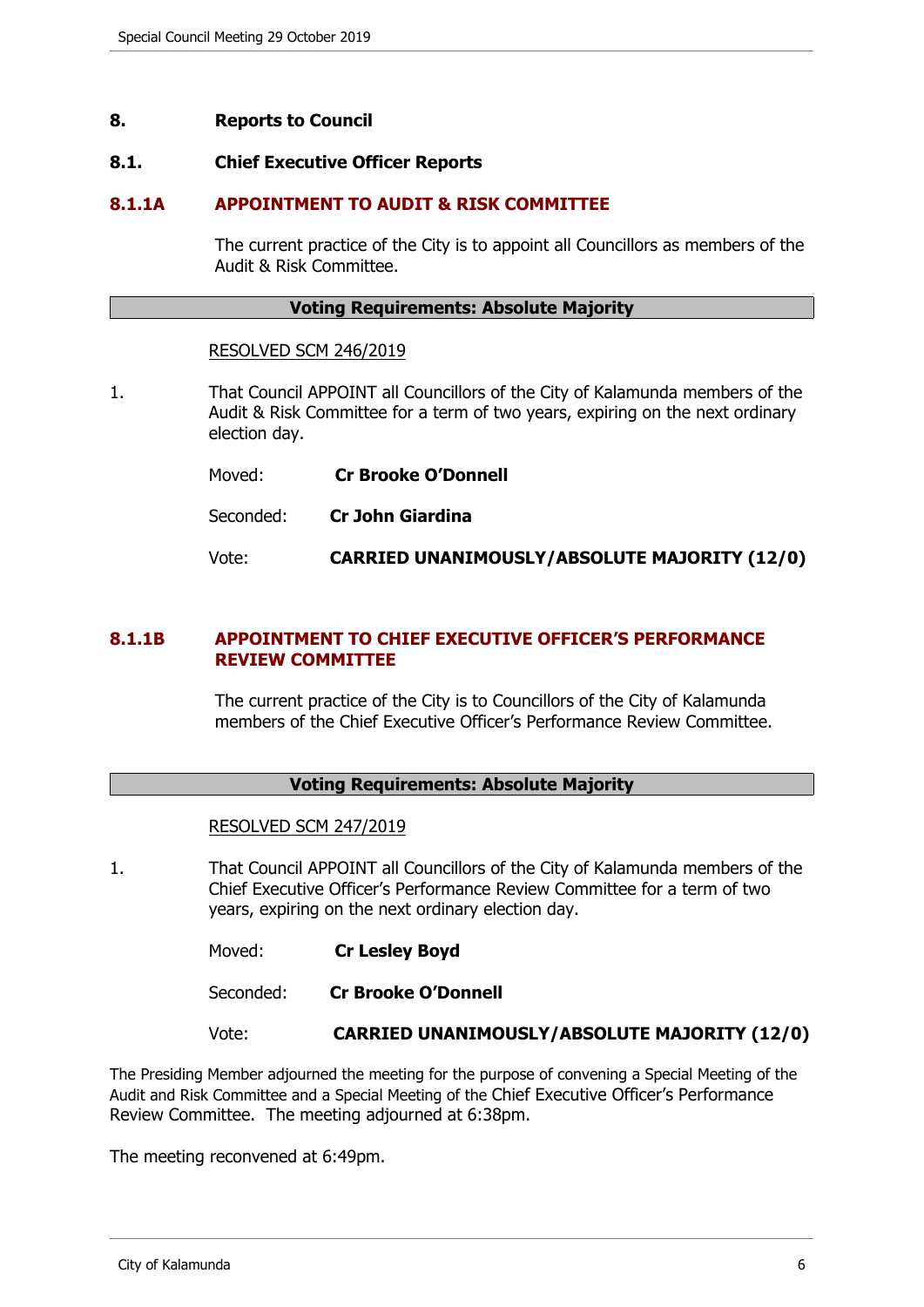# <span id="page-6-0"></span>**8.1.1. Appointment of Councillors to External, Management and Advisory Committees 2019/2021**

*Declaration of financial / conflict of interests to be recorded prior to dealing with each item.*

| <b>Previous Items</b><br>Directorate<br><b>Business Unit</b><br>File Reference<br>Applicant<br>Owner | N/A<br>N/A<br>N/A | Office of the CEO<br><b>Chief Executive Officer</b>                                                                                                                                                                                                        |  |
|------------------------------------------------------------------------------------------------------|-------------------|------------------------------------------------------------------------------------------------------------------------------------------------------------------------------------------------------------------------------------------------------------|--|
| Attachments                                                                                          | 1.<br>2.<br>3.    | Terms of Reference Advisory Committees 2019-2021 -<br>October 2019 [8.1.1.1 - 61 pages]<br>Management and Advisory Committees 2019 -<br>Scheduling Information [8.1.1.2 - 2 pages]<br>Councillor Delegates to Committees 2019-2021<br>$[8.1.1.3 - 1$ page] |  |

# **EXECUTIVE SUMMARY**

- 1. The purpose of this report is for Council to appoint delegates and representatives onto External, Management and Advisory Committees the period October 2019 to October 2021.
- 2. Council has been provided with an overview of the Terms of Reference and roles and responsibilities associated with each of the committees to which appointments will be made.
- 3. This report requires Council to approve the appointments by absolute majority.

# **BACKGROUND**

4. The appointment of Council delegates is to ensure Council is always fully and formally represented.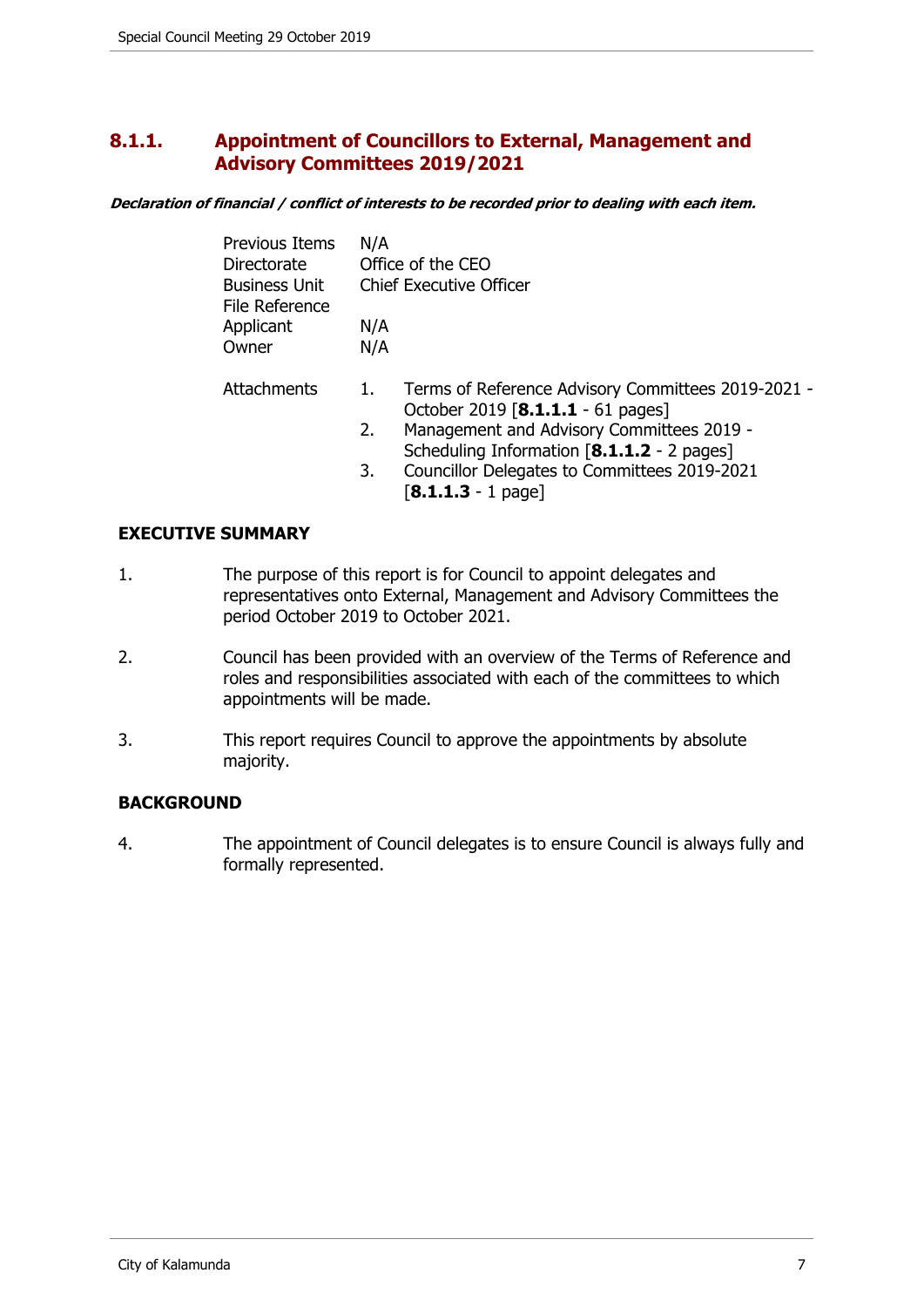# **DETAILS**

- 5. Representation on the City of Kalamunda Management and Advisory Committees is outlined in the terms of reference, including the membership, as provided as Attachment 1.
- 6. Information as to frequency, day, time and location on each Committee meetings is provided in Attachment 2.
- 7. A brief description of the other committees to which delegates are sought is provided below for information. The number of delegates required for each group is advised in Attachment 3.
- 8. Western Australia Local Government Association East Zone (Zone)

The Zones is a group of geographically aligned Member Councils who are responsible for direct elections of State Councillors, providing input into policy formulation and providing advice on various matters.

# 9. Perth Airports Municipalities Group The Perth Airports Municipalities Group (PAMG) is a forum for local government and airport operators to discuss and resolve issues relating to airports which either directly or indirectly affect the local community.

# 10. Kalamunda History Village The Kalamunda Historical Society Committee has responsibility for the day to day operations of the History Village and Stirk Cottage, on behalf of the City, under a Lease Agreement. A Councillor Delegate sits on the Committee.

- 11. Parks of the Darling Range Community Advisory Committee The Parks of the Darling Range Community Advisory Committee is a regular forum to hear public opinion and exchange advice on management issues affecting the parks of the Darling Range.
- 12. Pickering Brook Taskforce Working Group Terms of reference is provided within Attachment 1.
- 13. Metropolitan Regional Road Group Purpose and membership provided within Attachment 1.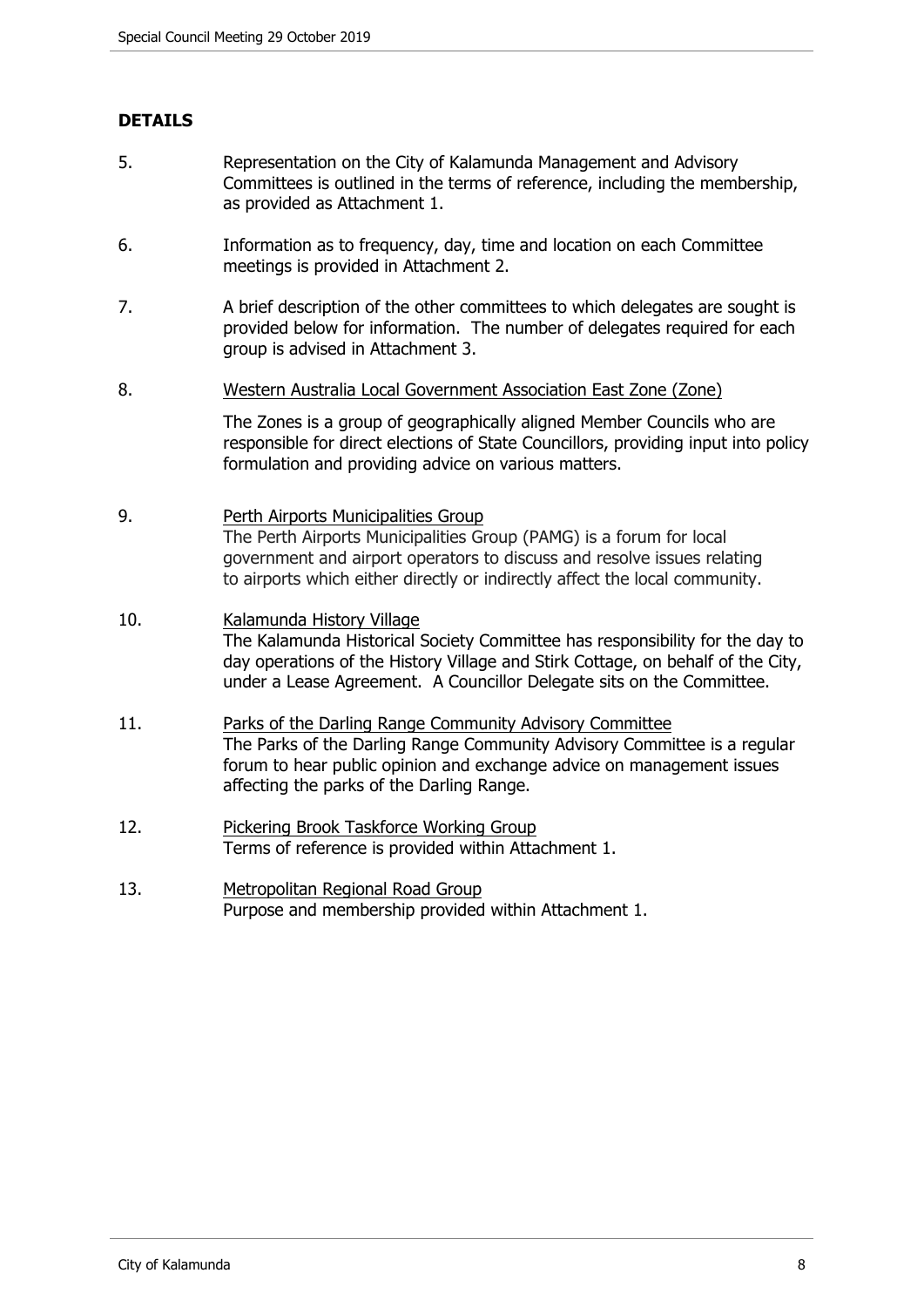# **STATUTORY AND LEGAL CONSIDERATIONS**

14. *Section 5.8 of the Local Government Act 1995 – Establishment of Committees.*

*Section 5.9(2)(c) of the Local Government Act 1995 – Types of Committees.*

*Section 5.11(2)(d) of the Local Government Act 1995 – Tenure of Committee Membership.*

#### **POLICY CONSIDERATIONS**

15. Nil.

#### **COMMUNITY ENGAGEMENT REQUIREMENTS**

#### **Internal Referrals**

16. Nil.

# **External Referrals**

17. Nil.

## **FINANCIAL CONSIDERATIONS**

18. The administration cost to the City of providing support to the average Advisory Committee, on the basis of four meetings a year, is approximately \$4,000 to \$6,000 per Committee.

# **STRATEGIC COMMUNITY PLAN**

#### **Strategic Planning Alignment**

19. *Kalamunda Advancing Strategic Community Plan to 2027*

**Priority 1: Kalamunda Cares and Interacts Objective 1.3** - To support the active participation of local communities. **Strategy 1.3.1** - Support local communities to connect, grow and shape the future of Kalamunda. **Strategy 1.3.2** - Encourage and promote the active participation in social and cultural events.

#### **Priority 4: Kalamunda Leads**

**Objective 4.1** - To provide leadership through transparent governance. **Strategy 4.1.1** - Provide good governance.

# **SUSTAINABILITY**

20. Advisory Committees provides the Council with community expertise to enhance decision making.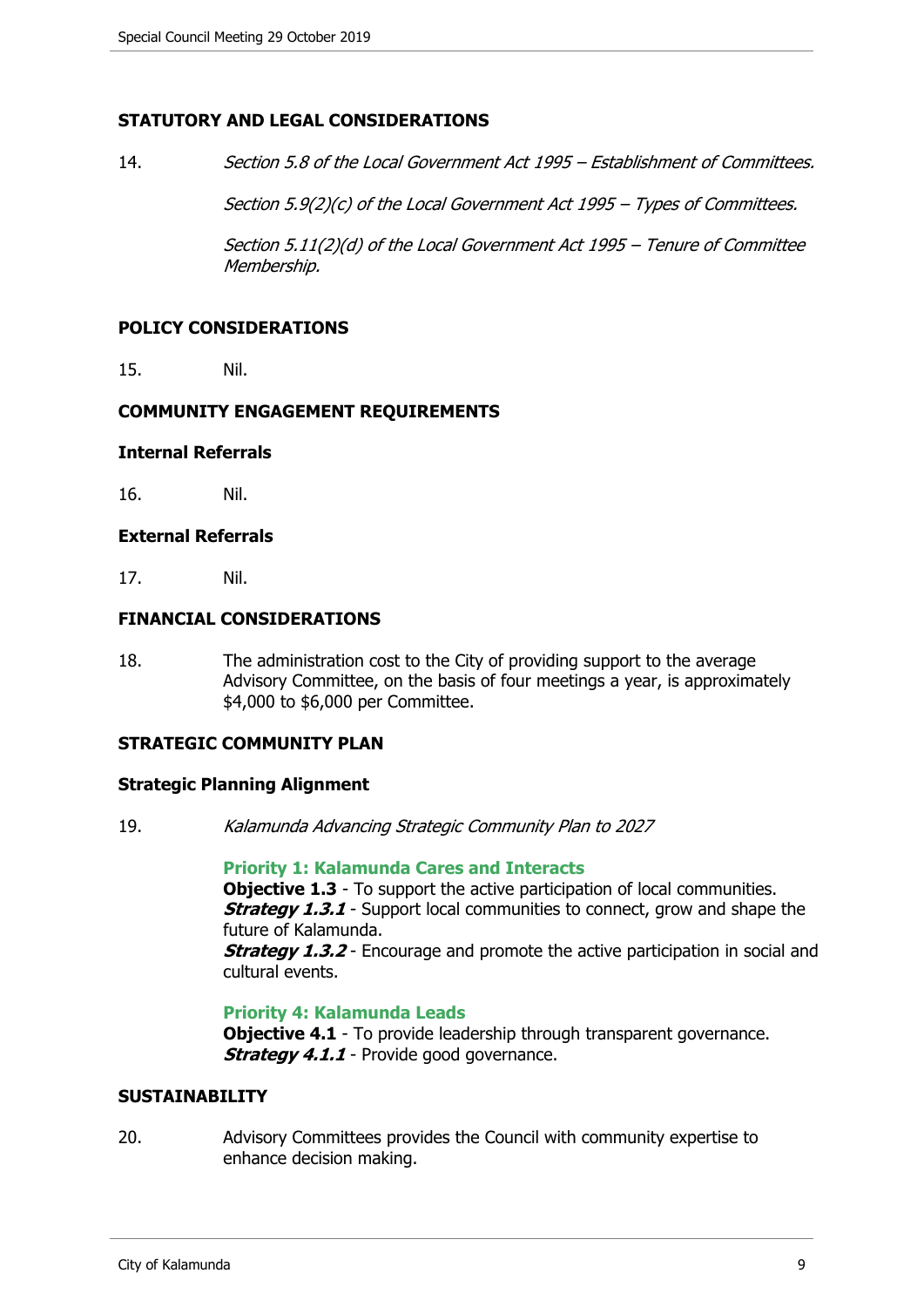# **RISK MANAGEMENT CONSIDERATIONS**

21. **Risk**: Council does not appoint delegates to various Regional Committees and Groups and City Management and Advisory Committees **Likelihood Consequence Rating** Unlikely | Significant | High **Action/Strategy** Ensure Council recognizes the value-added benefit Advisory Committees bring to Council decision making.

# **OFFICER COMMENT**

22. Nil.

# **Voting Requirements: Absolute Majority**

## RESOLVED SCM 248/2019

That Council APPOINT those delegates set out in Attachment 3 to each of the Regional Committees, Groups and City of Kalamunda Management and Advisory Committees listed therein.

- Moved: **Cr Cameron Blair**
- Seconded: **Cr John Giardina**

# Vote: **CARRIED UNANIMOUSLY/ABSOLUTE MAJORITY (12/0)**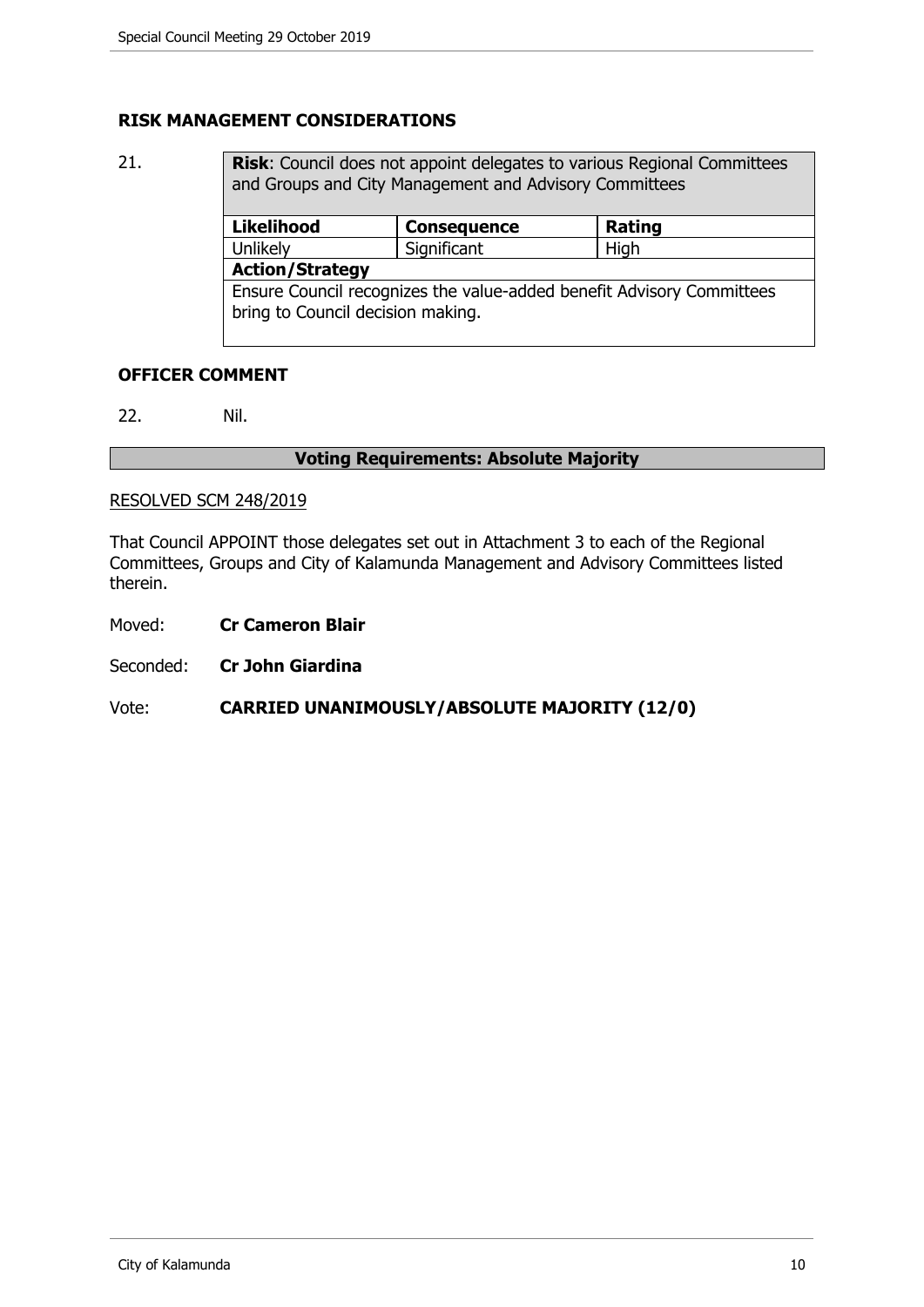# <span id="page-10-0"></span>**8.1.2. Development Assessment Panels - Nomination of Members**

*Declaration of financial / conflict of interests to be recorded prior to dealing with each item.*

| Previous Items<br>Directorate<br><b>Business Unit</b><br>File Reference<br>Applicant<br>Owner |    | <b>Development Services</b><br><b>Approval Services</b>                             |
|-----------------------------------------------------------------------------------------------|----|-------------------------------------------------------------------------------------|
| Attachments                                                                                   | 1. | Development Assessment Panels - Local Government<br>Nominations [8.1.2.1 - 3 pages] |

# **EXECUTIVE SUMMARY**

1. To consider nominations to the Development Assessment Panel (DAP) for the Metro East Region following City of Kalamunda Councillor elections.

# **BACKGROUND**

- 2. The *Planning and Development (Development Assessment Panels) Regulations 2011* (DAP Regulations) commenced on 24 March 2011. DAPs commenced operation on 1 July 2011. The role of DAPs is to determine significant development applications in an attempt to simplify planning approvals.
- 3. A DAP comprises a mix of three technical experts and two local government representatives with the power to determine applications for development approval in place of the relevant decision maker. The local government representatives will only be required to sit on a DAP where the application is for a development in their local government area.

# **DETAILS**

4. The City's current members on the Metro East Region DAP are:

| <b>Members</b>             | <b>Alternate Members</b> |
|----------------------------|--------------------------|
| Cr Dylan O'Connor          | Cr Kathy Ritchie         |
| Cr Sara Lohmeyer - Retired | Cr Brooke O'Donnell      |

- 5. Current DAP members will remain appointed for the balance of the current term expiring 26 January 2020. New DAP members will be appointed for the upcoming term expiring 26 January 2022.
- 6. All members will be required to attend a training workshop on planning law and Codes of Conduct. Local government representatives who have previously been appointed to a DAP and have received training are not required to attend further training.
- 7. It has become mandatory to refer a development proposal which has a total value of more than \$10 million to a DAP for determination. Exclusions to this mandatory requirement are for a single house, less than 10 grouped or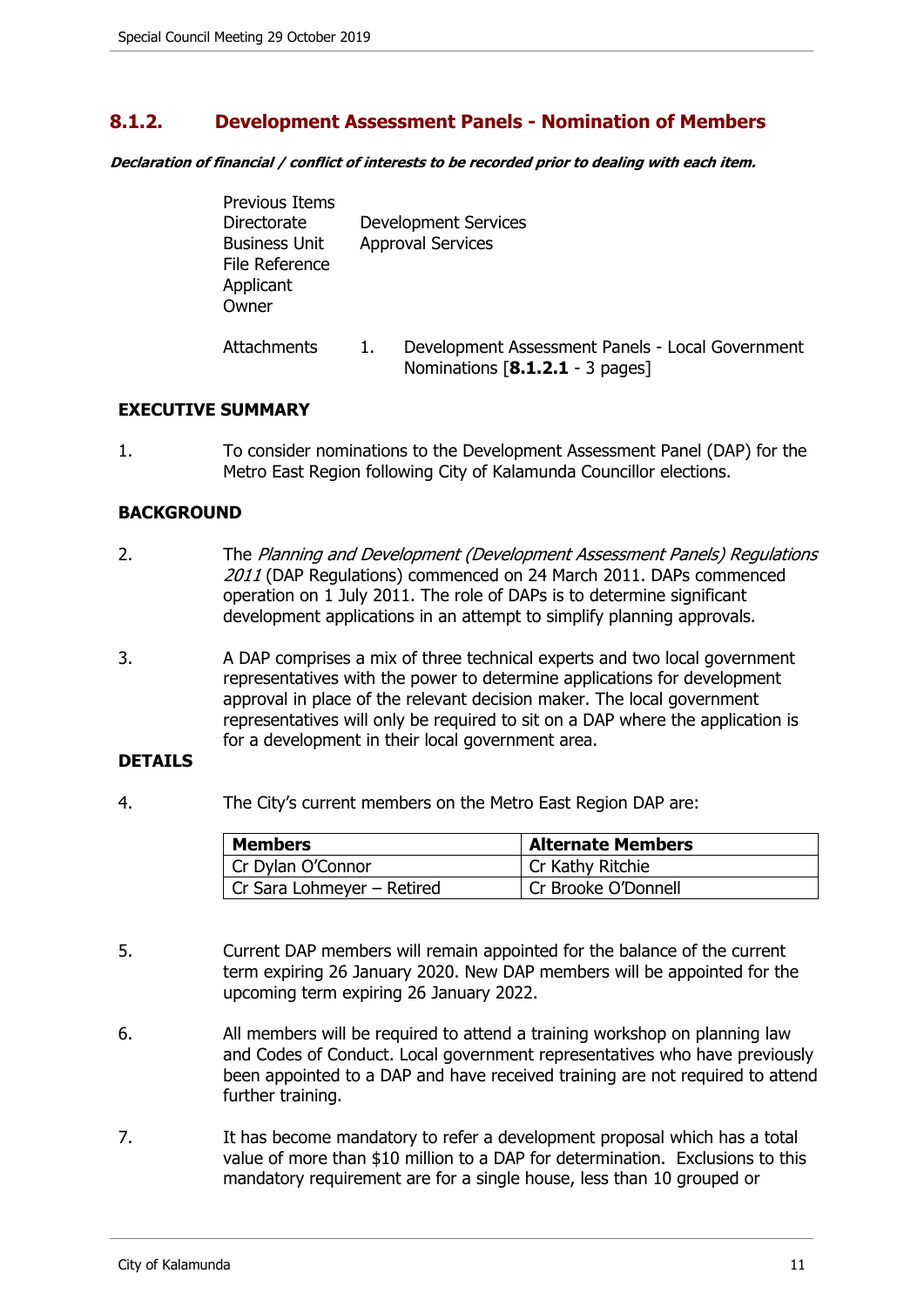multiple dwellings and development by the local government or WA Planning Commission.

8. When an application is lodged with the City, which has a value between \$2 million and \$10 million, the applicant may nominate it be determined by a DAP rather than the responsible authority.

# **STATUTORY AND LEGAL CONSIDERATIONS**

9. The Planning and Development (Development Assessment Panels) Regulations 2010 provide for the operation, constitution and administration of DAP's.

# **POLICY CONSIDERATIONS**

10. Nil.

# **COMMUNITY ENGAGEMENT REQUIREMENTS**

# **Internal Referrals**

11. Nil.

# **External Referrals**

12. Nil.

# **FINANCIAL CONSIDERATIONS**

13. The DAP Regulations prevent a DAP member from attending a meeting without first completing mandatory training. Any DAP member who successfully completes training is entitled to be paid for their attendance at DAP training and DAP meetings.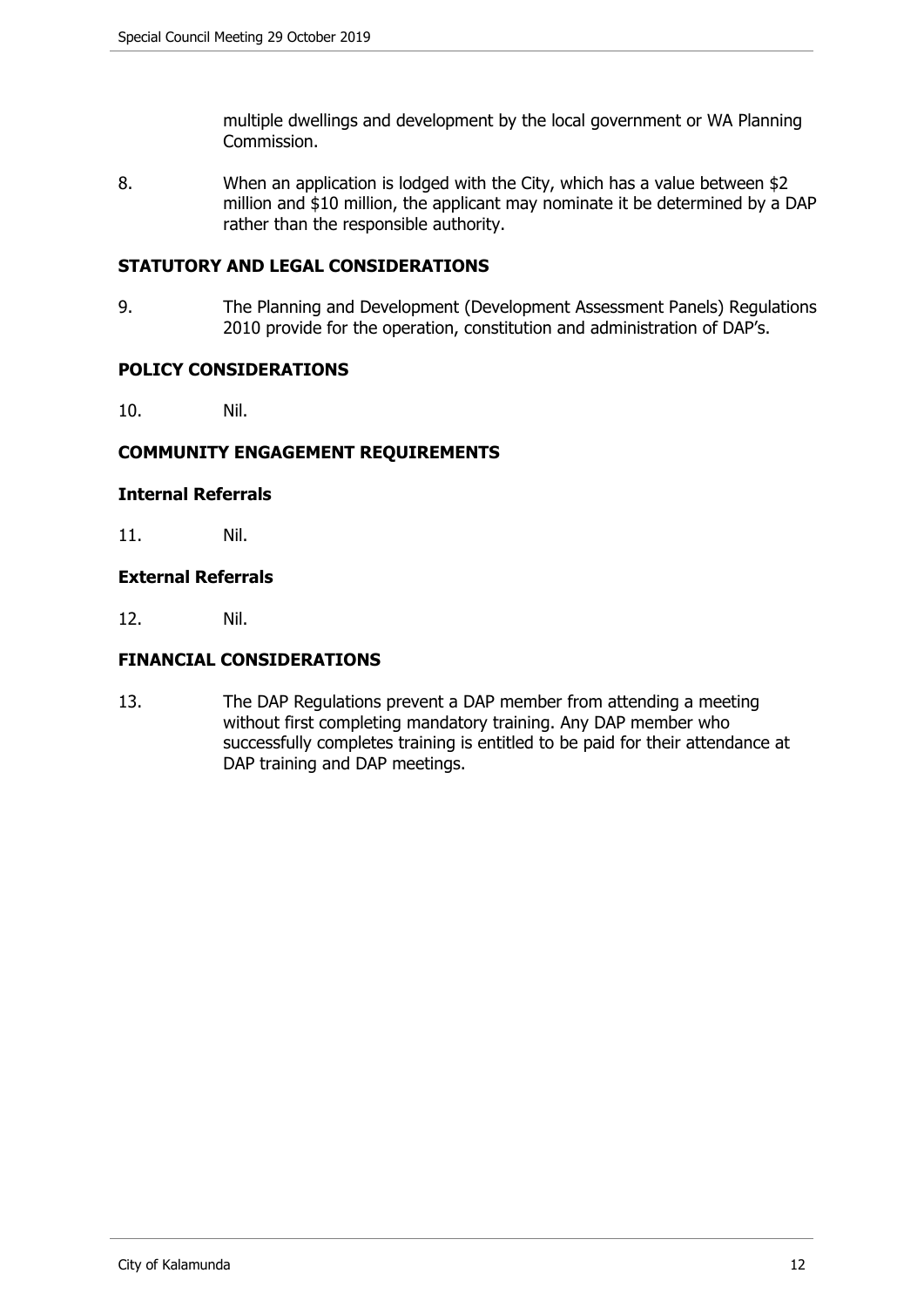# **STRATEGIC COMMUNITY PLAN**

# **Strategic Planning Alignment**

14. *Kalamunda Advancing Strategic Community Plan to 2027*

#### **Priority 4: Kalamunda Leads**

**Objective 4.1** - To provide leadership through transparent governance. **Strategy 4.1.1** - Provide good governance.

# **SUSTAINABILITY**

#### **Social Implications**

15. Nil.

## **Economic Implications**

16. Nil.

# **Environmental Implications**

17. Nil.

## **RISK MANAGEMENT CONSIDERATIONS**

18. **Risk**: Nomination for a member on the Metro East Region DAP is not made. **Likelihood Consequence Rating** Low | Unlikely | Moderate **Action/Strategy** Ensure Council is aware of the implications for development approvals if there are not sufficient members appointed to the DAP.

# **OFFICER COMMENT**

- 19. Membership on a DAP will provide those with the training, the opportunity to consider development applications of a significant nature.
- 20. The City acknowledges Cr Dylan O'Connor, Cr Kathy Ritchie and Cr Brooke O'Donnell are nominated as a member until 26 January 2020.
- 21. New members and alterative members nominated will be appointed to 26 January 2022.

# **Voting Requirements: Absolute Majority**

#### RESOLVED SCM 249/2019

That Council: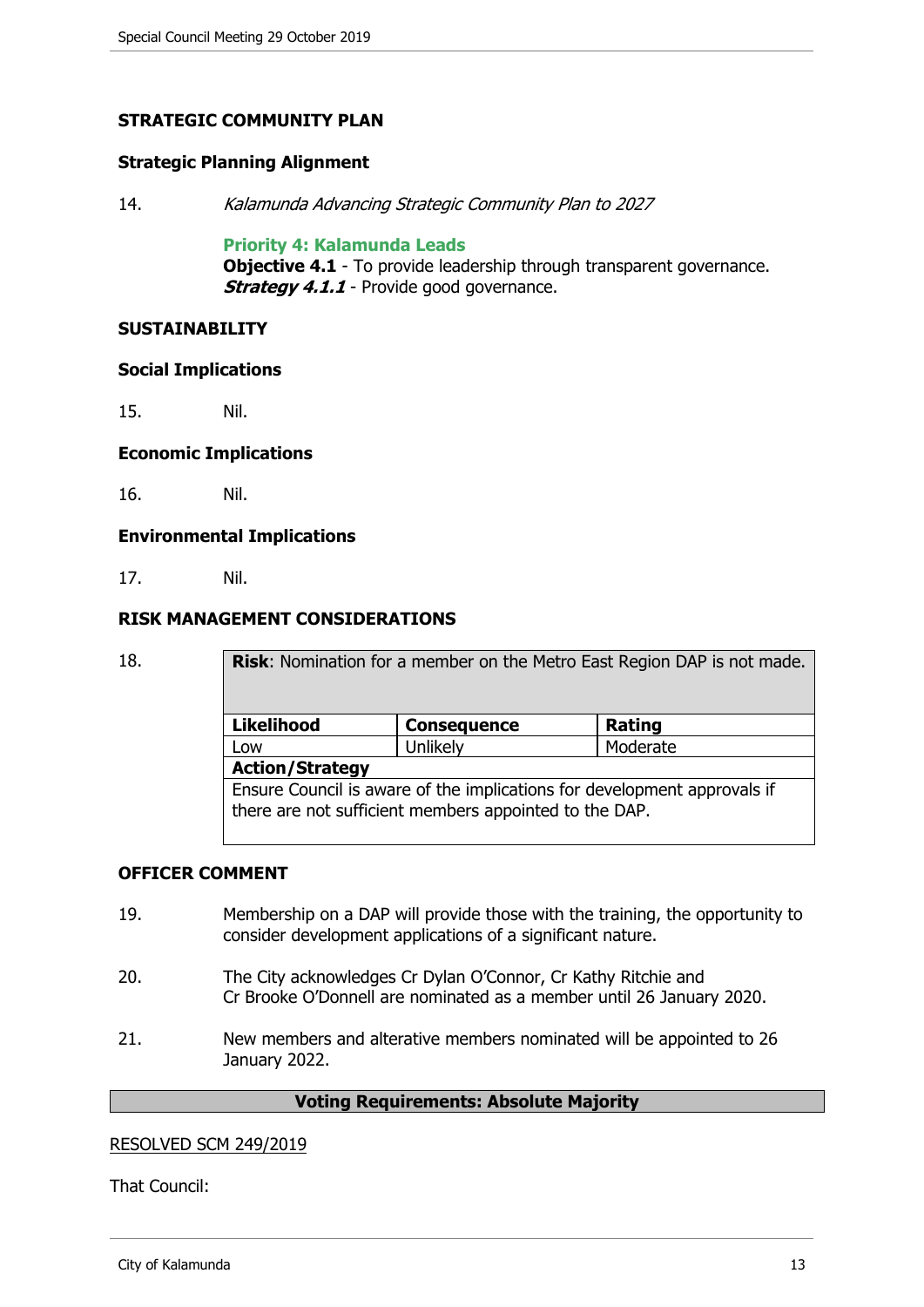- 1. NOMINATES Cr Dylan O'Connor as the City of Kalamunda's member for the Metro East Joint Development Assessment Panel.
- 2. NOMINATES Cr Margaret Thomas as the City of Kalamunda's member for the Metro East Joint Development Assessment Panel.
- 3. NOMINATES Cr Brook O'Donnell as the City of Kalamunda's alternative member for the Metro East Joint Development Assessment Panel.
- 4. NOMINATES Cr Lesley Boyd as the City of Kalamunda's alternative member for the Metro East Joint Development Assessment Panel.

Moved: **Cr Cameron Blair**

Seconded: **Cr Kathy Ritchie**

# Vote: **CARRIED UNANIMOUSLY/ABSOLUTE MAJORITY (12/0)**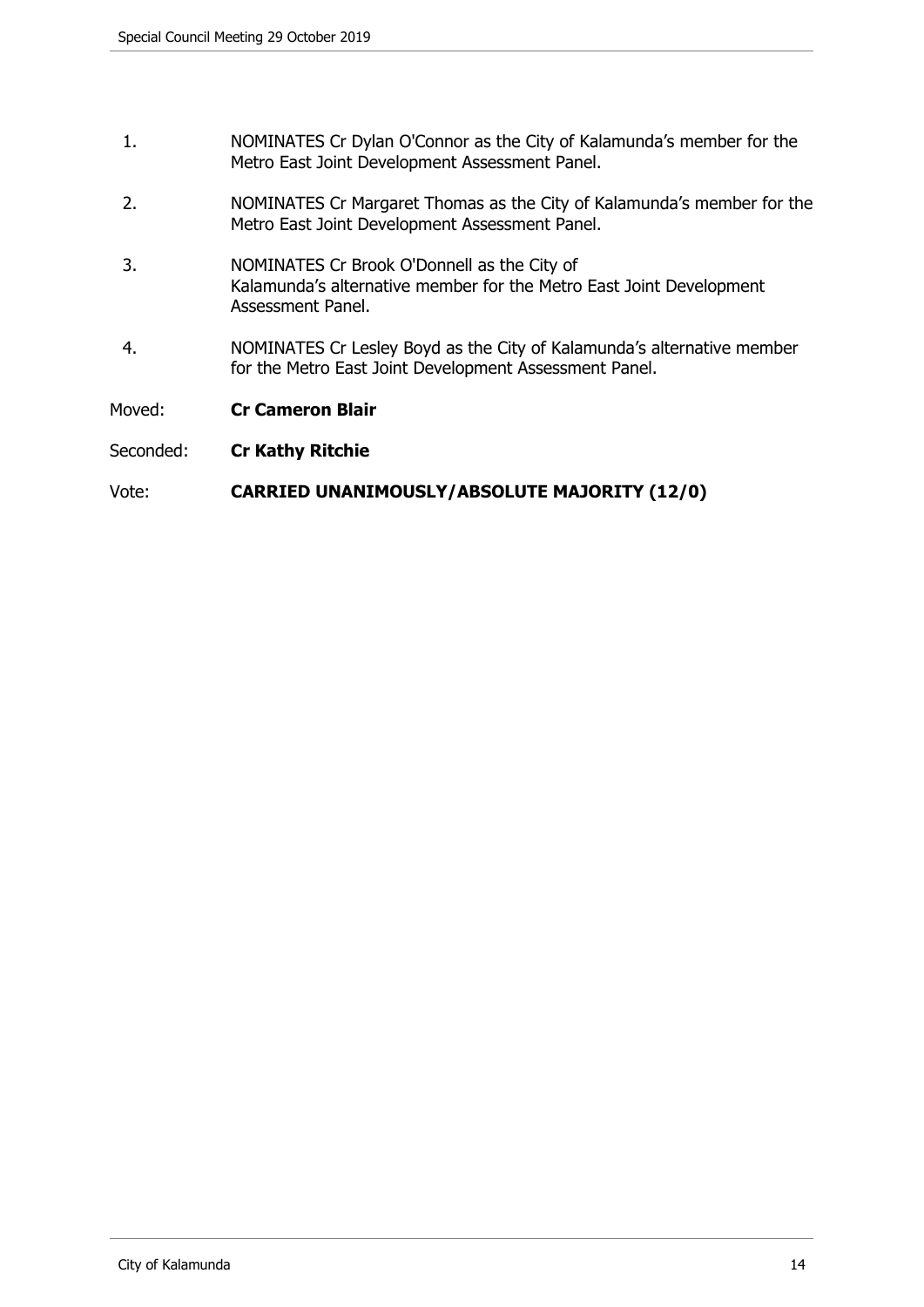# <span id="page-14-0"></span>**8.1.3. Community Appointment on City of Kalamunda Advisory Committee Nominations 2019/2021**

*Declaration of financial / conflict of interests to be recorded prior to dealing with each item.*

| <b>Previous Items</b><br>Directorate<br><b>Business Unit</b><br>File Reference | Office of the CEO<br><b>Customer &amp; Public Relations</b> |                                                                                                        |  |  |
|--------------------------------------------------------------------------------|-------------------------------------------------------------|--------------------------------------------------------------------------------------------------------|--|--|
| Applicant<br>Owner                                                             | N/A<br>N/A                                                  |                                                                                                        |  |  |
| Attachments                                                                    |                                                             | <b>CONFIDENTIAL ATTACHMENT - Community</b><br>Appointments Only - October 2019 [8.1.3.1 - 10<br>pages] |  |  |

# **EXECUTIVE SUMMARY**

- 1. The purpose of this report is to consider community member nominations for all City of Kalamunda (City) Advisory Committees for the term of 2019/2021.
- 2. The City has developed a very clear and relevant vision 'Connected communities, valuing nature and creating our future together.' Advisory Committees are imperative to achieving this vision.
- 3. This report recommends Council endorse membership for its Advisory Committees for the period October 2019 to October 2021 as set out in Attachment 1.

# **BACKGROUND**

- 4. Advisory Committees provide an effective collaborative forum between the City and the community.
- 5. The City of Kalamunda currently has the following Advisory and Management Committees:
	- a) Bush Fire Advisory Committee
	- b) Community Safety and Crime Prevention Advisory Committee
	- c) Disability and Carers Advisory Committee
	- d) Kalamunda Aged Care Advisory Committee
	- e) Kalamunda Arts Advisory Committee
	- f) Kalamunda Environmental Advisory Committee
	- g) Kalamunda Tourism Advisory Committee
	- h) Strategic Sport and Recreation Committee
	- i) Lesmurdie School Community Library Management Committee
	- j) Ray Owen Sports Centre Management Committee
- 6. The purpose of each of the City of Kalamunda Management and Advisory Committees is outlined in the terms of reference, including the membership, and is provided as Attachment 1 to report 8.1.1 Appointment of Councillors to External, Management and Advisory Committees 2019/2021.

# **DETAILS**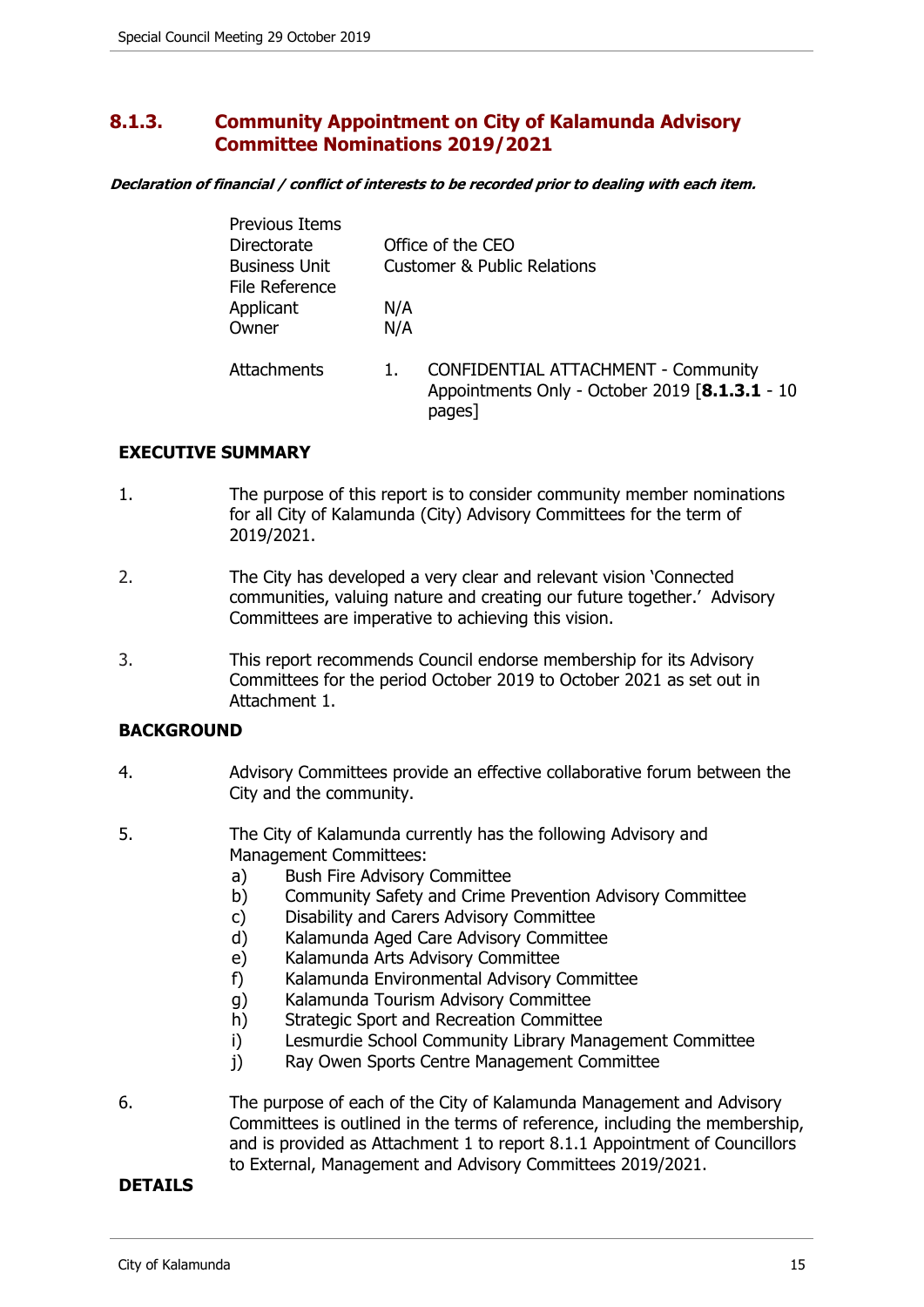- 7. The City published a full-page advertisement in The Echo newspaper 31 August 2019 calling for nominations, issued a media release, promoted the call for nominations via social media channels, listed details on the website and opened nominations via the Engage portal. The City distributed flyers detailing each of the advisory committees and nomination forms to all City locations to ensure maximum exposure to the community.
- 8. Nominations closed for six of the seven committees on 18 September and an extension to 1 October was advertised for the Community Safety and Crime Prevention Advisory Committee.
- 9. The Bushfire Advisory Committee, Ray Owen Management Committee and Lesmurdie School and Community Library Management Committee all have nominations from their respective membership groups.
- 10. The following table showcases the positions available and nominations received for each of the Committees seeking community representation.

| <b>Committee Name</b>                                              | <b>Nominations</b><br><b>Received</b> | <b>Nominations</b><br>Required |
|--------------------------------------------------------------------|---------------------------------------|--------------------------------|
| Community Safety and Crime Prevention<br><b>Advisory Committee</b> | 6                                     |                                |
| Disability and Carers Advisory Committee                           | 6                                     | 7                              |
| Kalamunda Aged Care Advisory Committee                             | 7                                     | 7                              |
| Kalamunda Arts Advisory Committee                                  | 12                                    | 10                             |
| Kalamunda Environmental Advisory<br>Committee                      | 8                                     | 6                              |
| Kalamunda Tourism Advisory Committee                               | 11                                    | 8                              |
| Strategic Sport and Recreation Committee                           | 11                                    | 9                              |

# **STATUTORY AND LEGAL CONSIDERATIONS**

11. *Section 5.8 of the Local Government Act 1995 – Establishment of Committees.*

*Section 5.9(2)(c) of the Local Government Act 1995 – Types of Committees.*

*Section 5.11(2)(d) of the Local Government Act 1995 – Tenure of Committee Membership.*

# **POLICY CONSIDERATIONS**

12. Council Policy – Appointment of Community Members to Advisory Committees and Reference Groups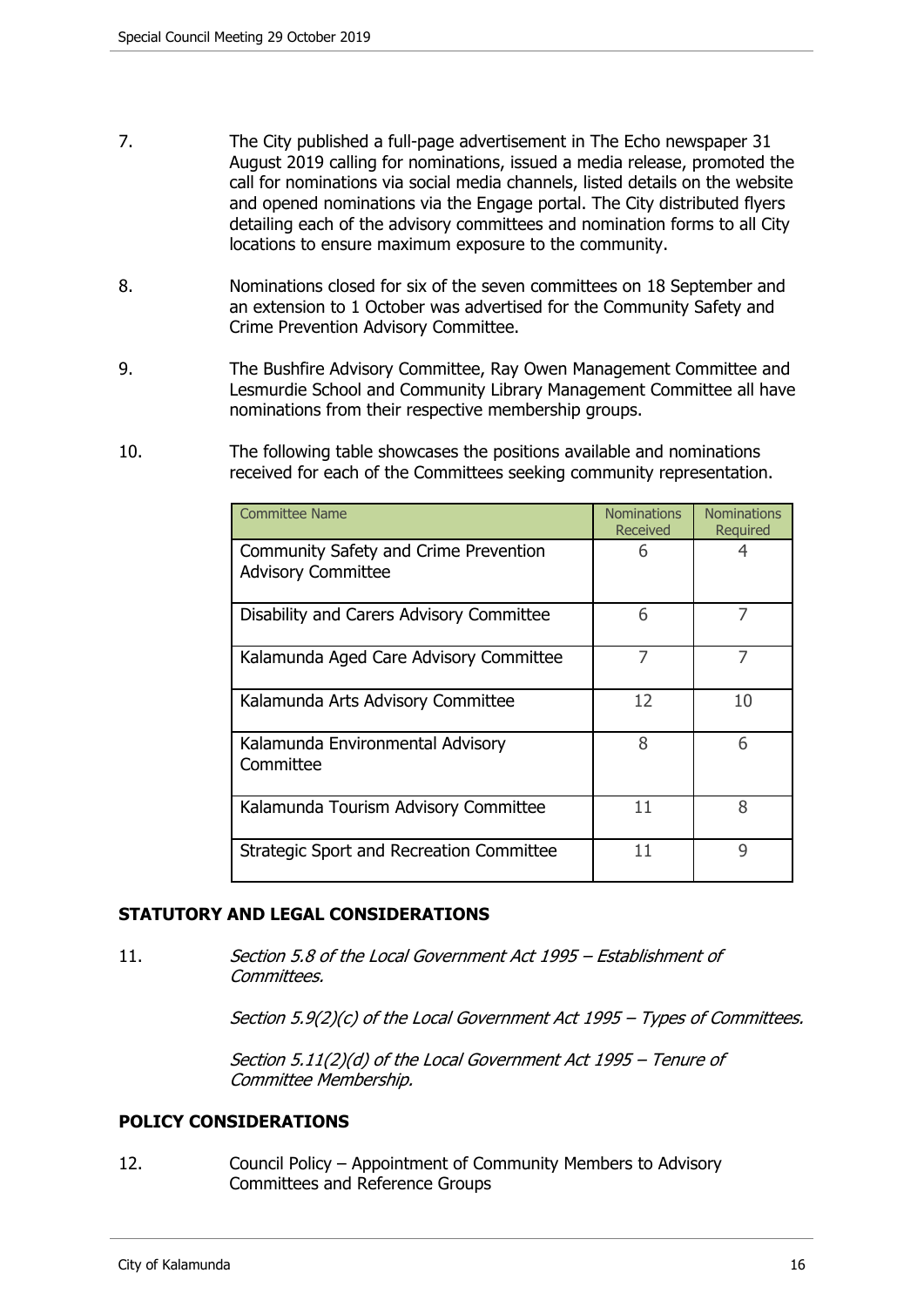# **COMMUNITY ENGAGEMENT REQUIREMENTS**

# **Internal Referrals**

13. Significant internal referrals have been undertaken, with Business Units in the City of Kalamunda consulted.

## **External Referrals**

14. Nil.

# **FINANCIAL CONSIDERATIONS**

15. The cost to administer an advisory committee is in the order of \$5,000 to \$6,000 per year based on four meetings per year. This can vary depending on requirement of the committee.

| Meeting agenda preparation            | 2 hours/meeting       | \$<br>400.00 |
|---------------------------------------|-----------------------|--------------|
| Briefing Papers prepared and research | 8 hours/meeting       | \$1,600.00   |
| Meeting attendance x 3 staff          | 2 hours/meeting       | \$1,200.00   |
| <b>Minutes</b>                        | 2 hours/meeting       | \$<br>400.00 |
| Senior Officers review and signoff    | 3 hours/meeting       | \$<br>900.00 |
| Ongoing Liaison                       | 2 hours/meeting       | \$<br>400.00 |
| Reporting to council                  | 4 hours/meeting       | \$<br>800.00 |
|                                       | <b>Total estimate</b> | \$5,700.00   |

Costings based on previous meeting statistics and information provided by the City's financial management team.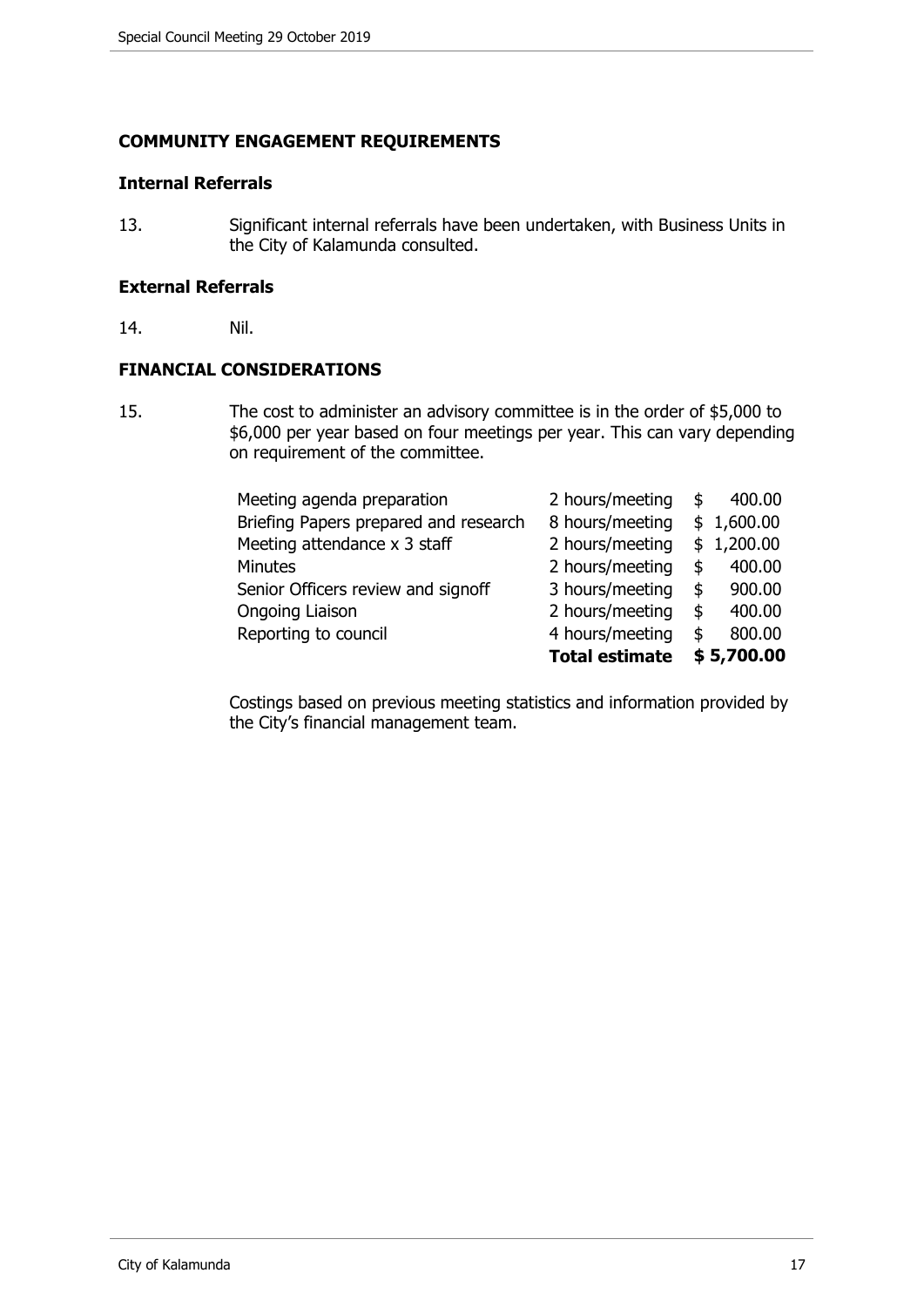# **STRATEGIC COMMUNITY PLAN**

### **Strategic Planning Alignment**

16. *Kalamunda Advancing Strategic Community Plan to 2027*

#### **Priority 1: Kalamunda Cares and Interacts**

**Objective 1.3** - To support the active participation of local communities. **Strategy 1.3.1** - Support local communities to connect, grow and shape the future of Kalamunda.

**Strategy 1.3.2** - Encourage and promote the active participation in social and cultural events.

## **Priority 4: Kalamunda Leads**

**Objective 4.2** - To proactively engage and partner for the benefit of community.

*Strategy 4.2.1* - Actively engage with the community in innovative ways. **Strategy 4.2.2** - Increase advocacy activities and develop partnerships to support growth and reputation.

# **SUSTAINABILITY**

## **Social Implications**

17. Nil

# **Economic Implications**

18. Nil

#### **Environmental Implications**

19. Nil

# **RISK MANAGEMENT CONSIDERATIONS**

20. **Risk**: Reputational risk where an Advisory committee's goals do not align with the City's objective and strategies.

| Likelihood                                                               | <b>Consequence</b> | Rating |
|--------------------------------------------------------------------------|--------------------|--------|
| Possible                                                                 | Moderate           | Medium |
| <b>Action/Strategy</b>                                                   |                    |        |
| Provide guidance to all the members at the first meetings to communicate |                    |        |
| the City's strategic plan and objectives to ensure the Committee         |                    |        |
| understands its role and works within its Terms of Reference.            |                    |        |

# **OFFICER COMMENT**

21. The standard of applications from the community for positions on the various committees was very high.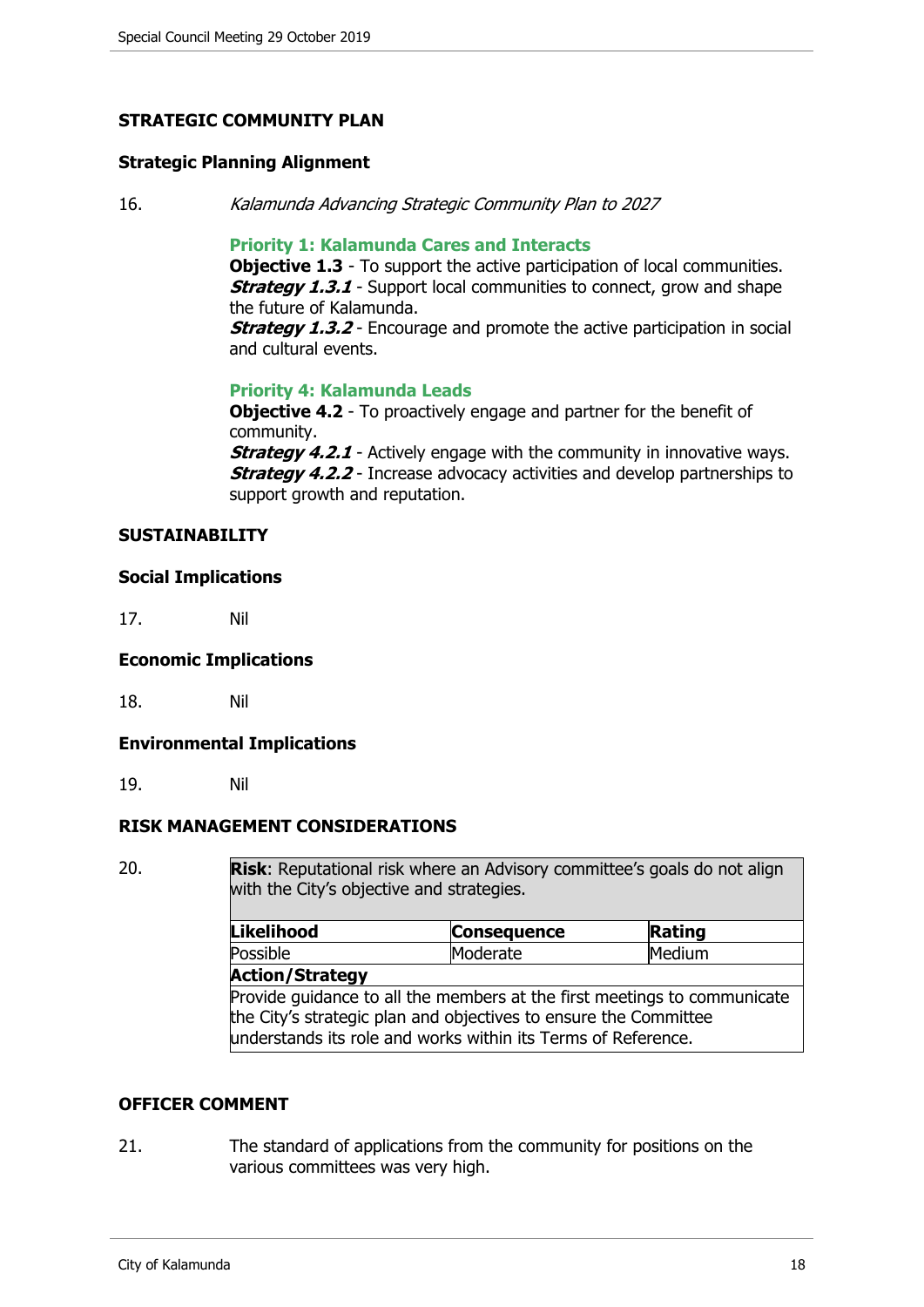- 22. A cross-directorate panel was established to review all nominations.
- 23. The proposed appointments are contained in Attachment 1.

# **Voting Requirements: Absolute Majority**

# **RECOMMENDATION**

That Council:

| 1.        | ENDORSE successful Nominations as per Attachment 1.                                                       |
|-----------|-----------------------------------------------------------------------------------------------------------|
| 2.        | NOTE the City will write to all nominees and advise of the outcome for all<br><b>Advisory Committees.</b> |
| 3.        | NOTE the stakeholder representatives for the City of Kalamunda's<br>management committees.                |
| Moved:    |                                                                                                           |
| Seconded: |                                                                                                           |
|           |                                                                                                           |

# Vote: **LAPSED**

Cr Thomas presented an amended recommendation as community interest expressed in the committees indicated the Terms of Reference should be expanded to enable greater level of community participation. The amended recommendation received a seconder as was put to a vote.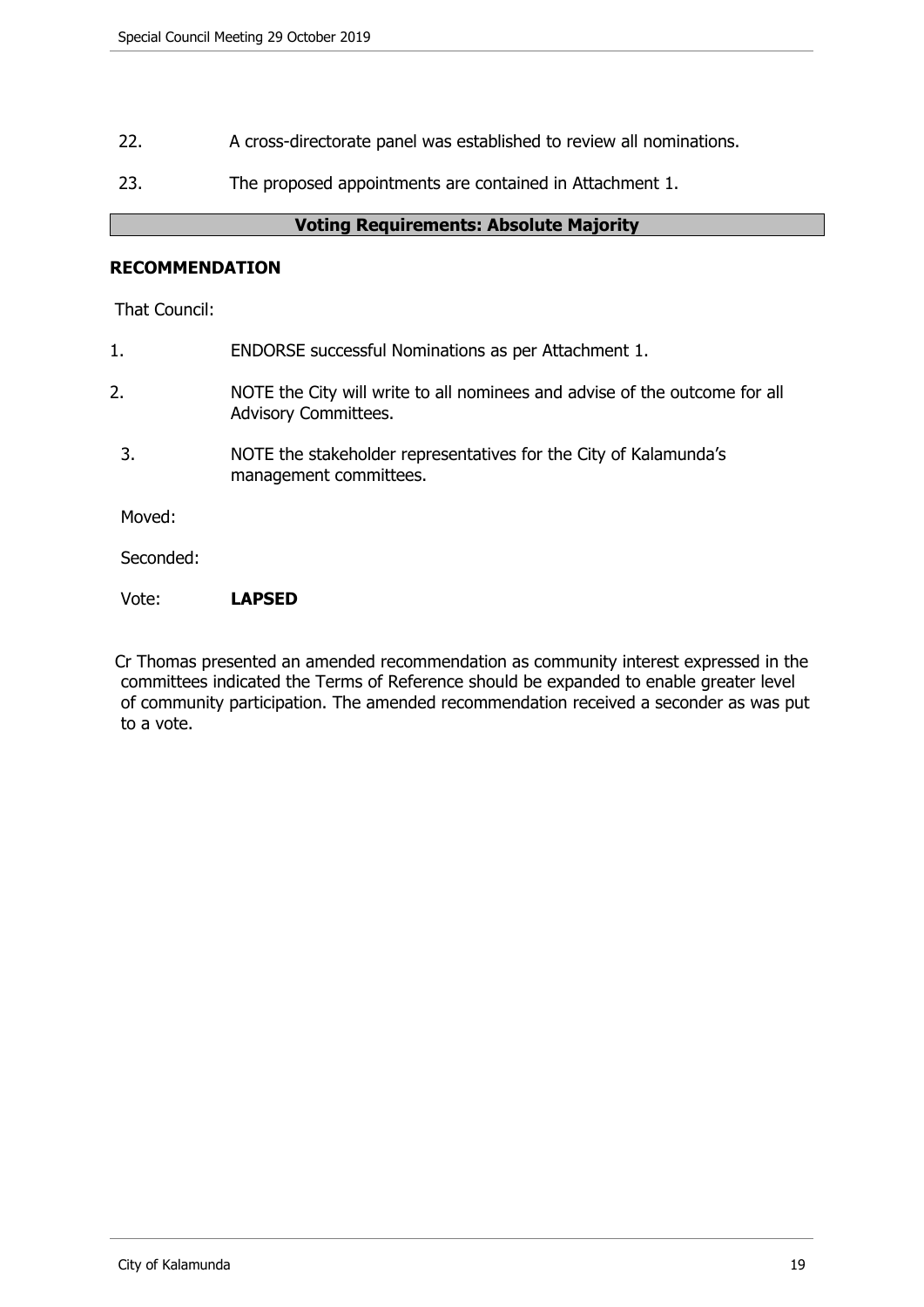# **Voting Requirements: Absolute Majority**

## RESOLVED OCM 250/2019

- 1. AMEND the Terms of Reference for the following City of Kalamunda Advisory Committees:
	- a. Community Safety and Crime Prevention Committee by adding four addition community members.
	- b. Kalamunda Arts Advisory Committee by adding two additional community member positions
	- c. Kalamunda Environmental Advisory Committee by adding two additional members.
	- d. Kalamunda Tourism Advisory Committee by adding two additional community Members
- 2. APPOINT successful nominees as presented in amended Confidential Attachment 1.
- 3. APPOINT the stakeholder representatives for Ray Owen Management Committee, the Lesmurdie Library Committee and the Bush Fire Advisory Committee as nominated by the respective key stakeholders involved in the respective committees as presented in amended Confidential Attachment 1.
- Moved: **Cr Margaret Thomas**
- Seconded: **Cr Kathie Ritchie**
- Vote: **CARRIED UNANIMOUSLY/ABSOLUTE MAJORITY (12/0)**